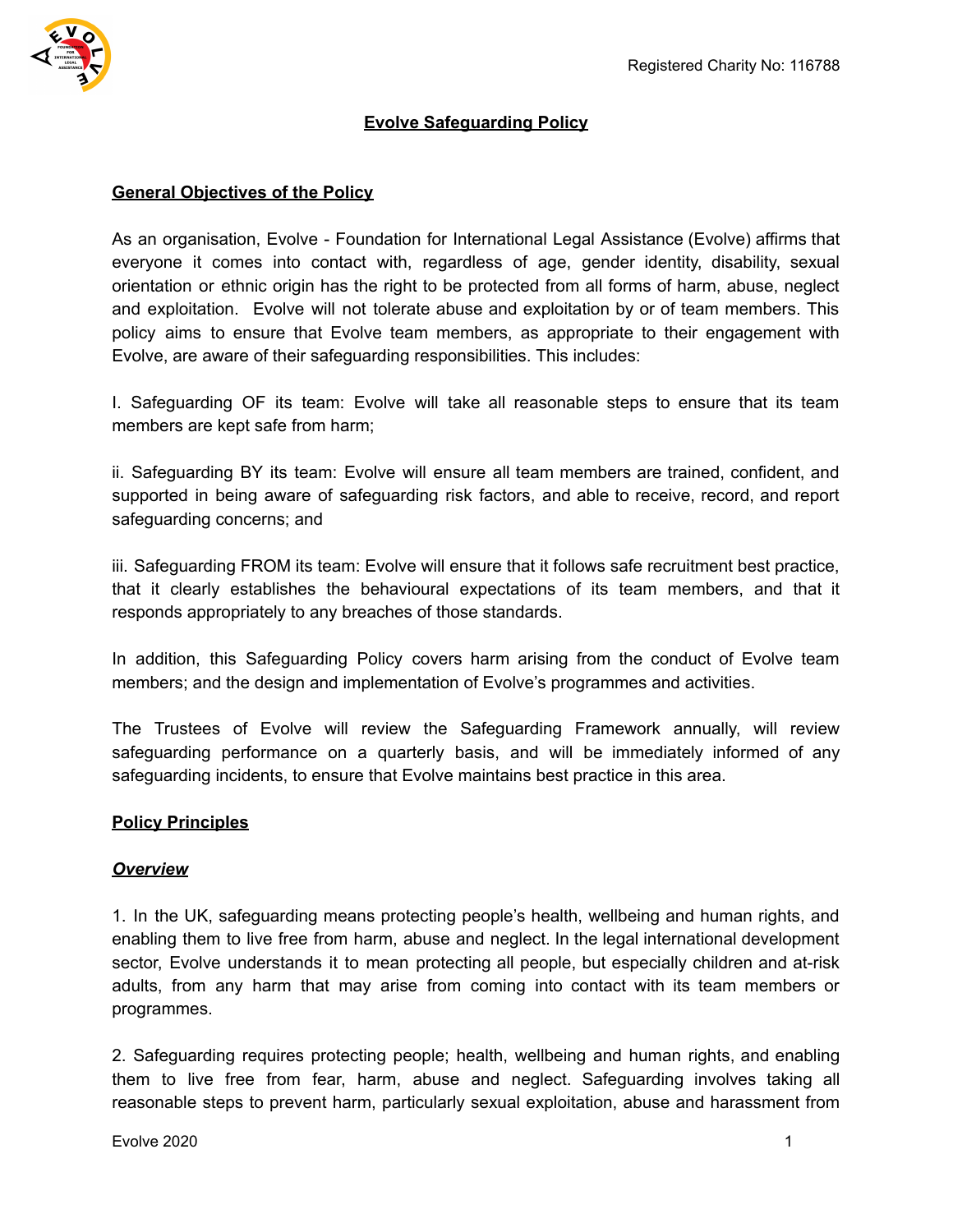

occurring; to protect people, especially children and adults at risk, from that harm; and to respond appropriately when harm does occur. This definition draws from Evolve's values and principles and shapes our culture. It pays specific attention to preventing and responding to harm from any potential, actual or attempted abuse of power, trust, or vulnerability, especially for sexual purposes. Safeguarding applies consistently and without exception across Evolve's programmes, partners and team members. It requires proactively identifying, preventing and guarding against all risks of harm, exploitation and abuse and having mature, accountable and transparent systems for response, reporting and learning when risks materialise. Those systems must be survivor-centred and also protect those accused until proven guilty.

- 1. As an organisation, Evolve affirms that everyone it comes into contact with, regardless of age, gender identity, disability, sexual orientation or ethnic origin has the right to be protected from all forms of harm, abuse, neglect and exploitation. Evolve will not tolerate abuse and exploitation by team members. Evolve commits to addressing safeguarding throughout its work, through the three pillars of prevention, reporting and response.
- 2. This Policy applies to all members of the Evolve team as well as personnel engaged with work related to Evolve, including but not limited to the following: consultants; volunteers; contractors; and programme visitors including journalists, celebrities and politicians.
- 3. This policy addresses the following areas of safeguarding: safeguarding OF its team; safeguarding BY its team; and safeguarding FROM its team.
- 4. Evolve additionally affirms the Bond Safeguarding Principles for the International NGO sector, and commits to:
	- *a. Ensuring that the culture within Evolve provides a safe and trusted environment that encourages those affected to come forward and report incidents.*
	- *b. Assuring the regulatory bodies that they have full disclosure of all safeguarding concerns at the earliest opportunity.*
	- *c. Sharing with the regulatory bodies the safeguarding policies and practices already in place, as well as how incidents and allegations are handled when they arise.*
	- *d. Increasing investment and resources towards safeguarding and protecting the most vulnerable.*
	- *e. Ensuring that the highest safeguarding standards are applied throughout Evolve programmes and that safeguarding best practice is shared across the INGO sector.*

## *Definitions*

1. In developing its understanding of Safeguarding, Evolve has been mindful of the following guidance from its key stakeholders: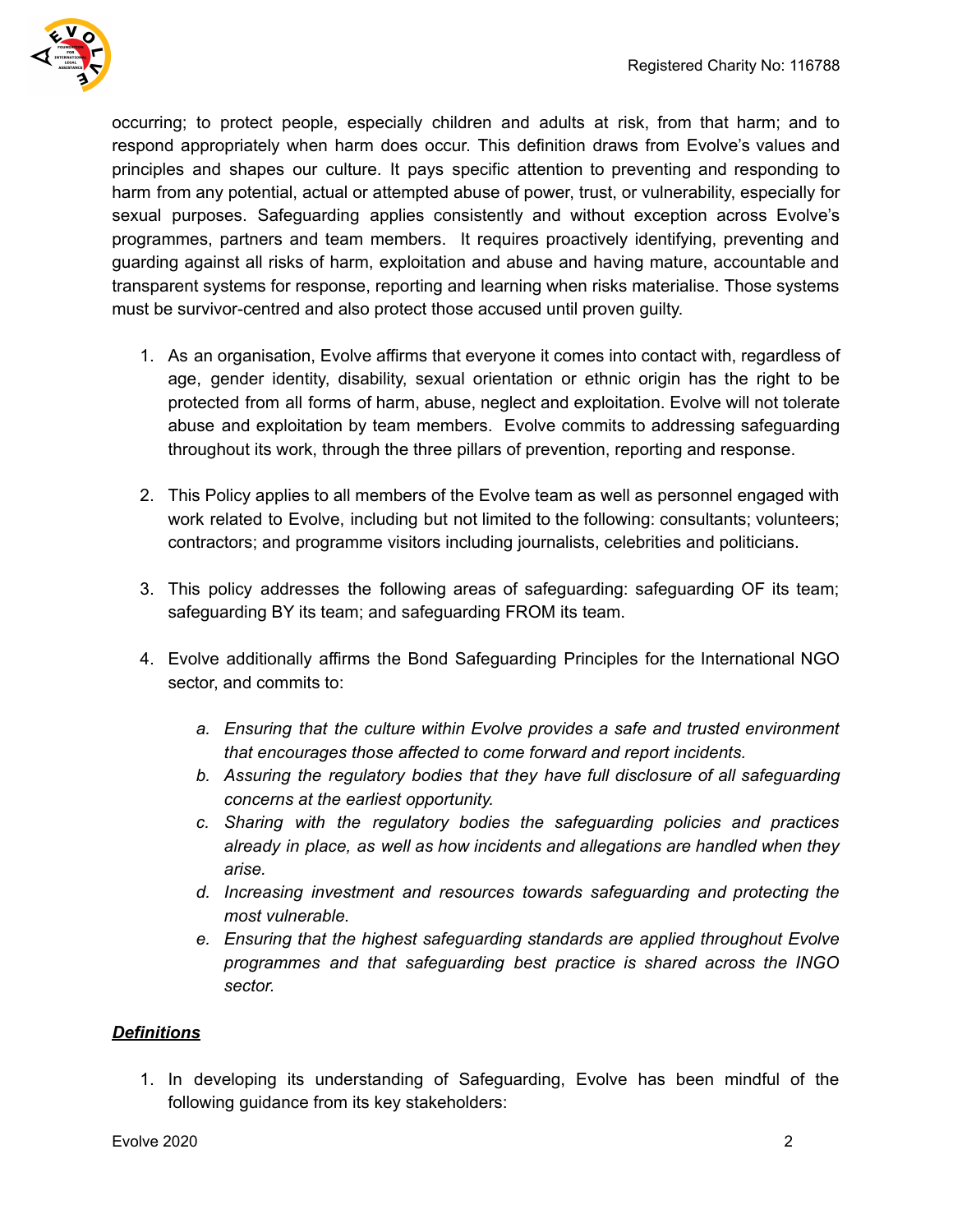

- a. The **Charity Commission** defines safeguarding as: "*the range of measures in place to protect people in a charity, or those it comes into contact with, from abuse and maltreatment of any kind*."
- b. **DFID**, in its Enhanced Due Diligence Questionnaire on Safeguarding June 2018 assesses "*an organisation's ability to protect from sexual exploitation and abuse and harassment, children, young people and vulnerable adults they work with as well as their own staff and volunteers*." DFID is looking for policies which "*promote a safeguarding environment that protects all children and vulnerable adults.*"
- c. **Bond** notes that "*Safeguarding is commonly considered to be the responsibility of organisations to make sure their staff, operations and programmes do no harm to children and vulnerable adults or expose them to abuse or exploitation…*" but that "…*it is increasingly becoming best practice to think about how we safeguard everyone in our organisations at all times, including protecting staff from inappropriate behaviour such as bullying and harassment*."
- d. **BWB LLP** notes that "Safeguarding should be a key governance priority for all charities, not just those working with children or groups traditionally considered "at risk", regardless of size or resources."
- 2. Evolve defines a **team member** as any member of staff, contractor, volunteer, trustee or other person carrying out work on behalf of Evolve.
- 3. Evolve defines a **survivor** as a person who has been abused or exploited, and is used in preference to 'victim' as it implies strength, resilience and the capacity to survive.
- 4. Evolve defines a **child** as anyone under the age of 18 years' old.
- 5. Evolve follows the UK Government document "Working Together to Safeguard Children" to categorise, and defines **child abuse** as follows:
	- a. **Physical abuse** includes hitting, shaking, throwing, poisoning, burning or scalding, drowning or suffocating.
	- b. **Emotional abuse** includes conveying to a child that they are inadequate, humiliation, blaming, controlling, intimidation, verbal abuse, isolation, seeing or hearing the ill-treatment of another. It may involve serious bullying (including cyber bullying).
	- c. **Sexual Assault** includes assault by penetration (for example, rape or oral sex) or nonpenetrative acts such as masturbation, kissing, rubbing and touching outside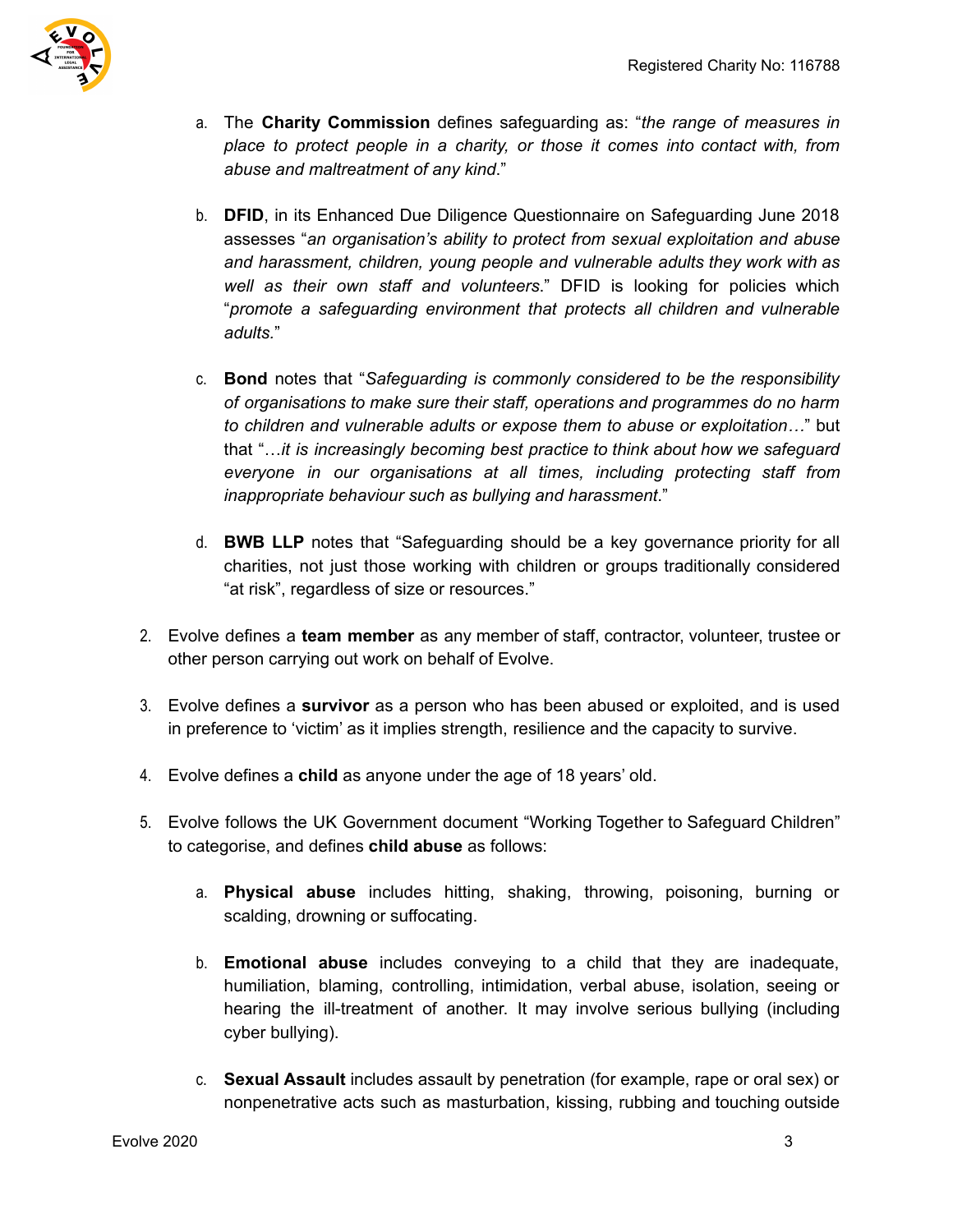

of clothing. It may include involving children in looking at, or in the production of, sexual images, watching sexual activities, or grooming a child in preparation for abuse.

- d. **Neglect** including failure to provide adequate food, clothing and shelter, to protect a child from physical and emotional harm or danger, to provide adequate supervision and/or access to appropriate medical care or treatment. It may occur during pregnancy as a result of maternal substance abuse.
- e. **Domestic abuse** includes suffering from or witnessing abuse, and it is child abuse for children to witness instances of domestic abuse. Teenagers can also suffer domestic abuse in their relationships.
- f. **Child Sexual Exploitation** (CSE) is a type of sexual abuse. Children or young people may be tricked into believing they are in a loving, consensual relationship. They might be invited to parties and given drugs and alcohol. They may also be groomed and exploited online. Some children and young people are trafficked for the purpose of sexual exploitation.
- g. **Bullying** is behaviour that hurts someone else such as name calling, hitting, pushing, spreading rumours, threatening or undermining someone. It can happen anywhere – at school, at home or online. It is usually repeated over a long period of time and can hurt a child both physically and emotionally. Bullying that happens online, using social networks, games and mobile phones, is often called cyberbullying. A child can feel like there is no escape because it can happen wherever they are, at any time of day or night.
- h. **Online abuse** occurs in the context of an ever-growing use of the internet, mobile telephones and online gaming (e.g. Xbox/ PlayStation), and there has been a corresponding rise in the use of the internet and other electronic communication to target, groom and abuse children. Adults may target chat rooms, social networking sites, messaging services, mobile phones, online gaming sites and the internet generally. Children are particularly vulnerable to abuse by adults who pretend to be children of comparable ages when online and who try to obtain images or engineer meetings.
- i. **Together defined as "Child Abuse"**
- 6. Evolve defines an **adult at risk** as an individual aged eighteen or over, who has needs for care and support; and is experiencing, or at risk of, abuse or neglect; and as a result of those care and support needs is unable to protect themselves from either the risk of or the experience of abuse or neglect.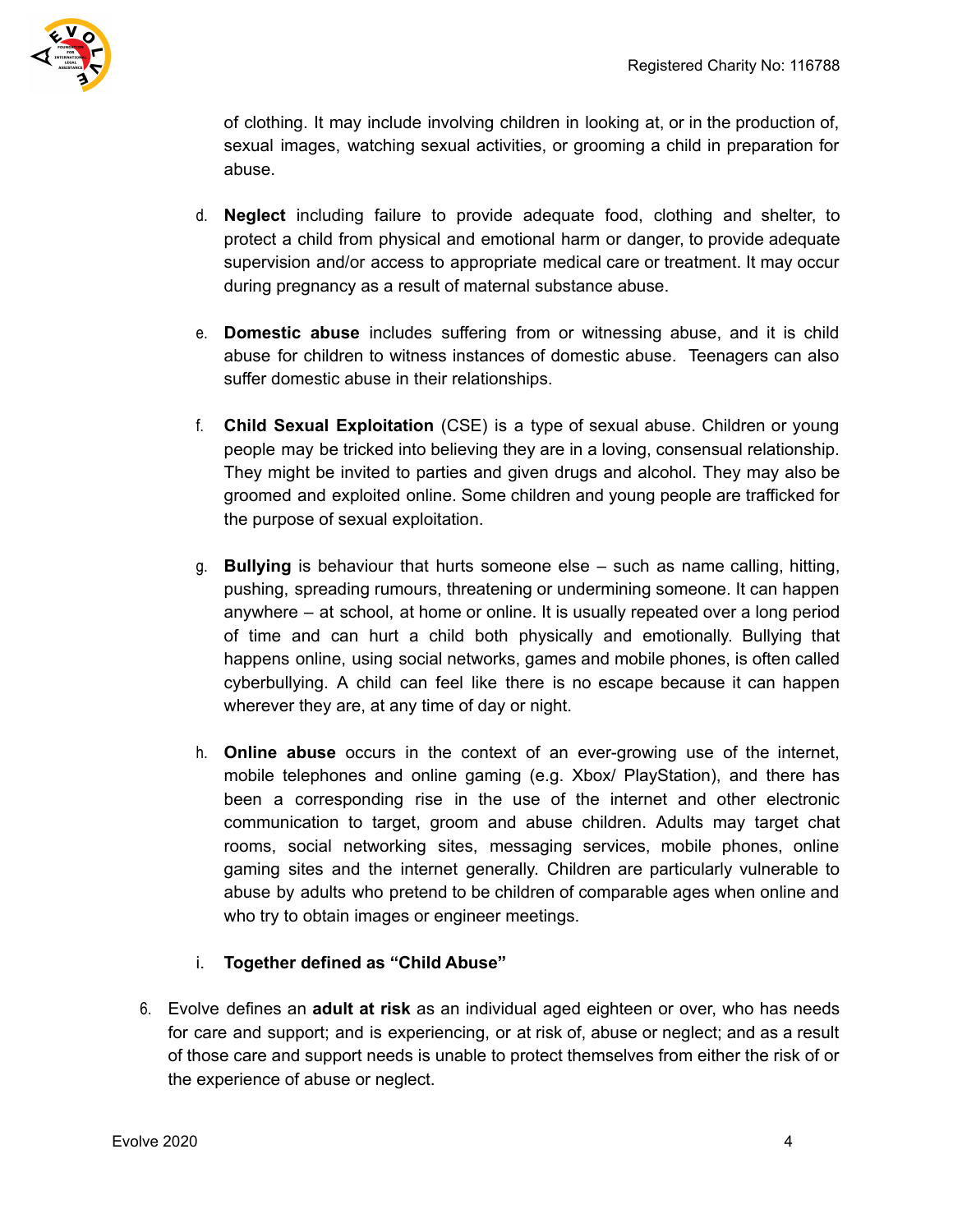

- 7. Evolve follows the UK Government document "Care and Support Statutory Guidance" to categorise and define **adult abuse** as follows:
	- a. **Physical abuse** includes hitting, slapping, pushing, kicking, misuse of medication, restraint or inappropriate sanctions.
	- b. **Sexual abuse** includes rape and sexual assault or sexual acts to which the adult has not consented or could not consent or was pressurised into consenting.
	- c. **Psychological abuse** includes emotional abuse, threats of harm or abandonment, deprivation of contact, humiliation, blaming, controlling, intimidation, coercion, harassment, verbal abuse, isolation or withdrawal from services or supportive networks.
	- d. **Financial or Material abuse** includes theft, fraud, exploitation, pressure in connection with wills, property or inheritance or financial transactions, or the misuse or misappropriation of property, possessions or benefits.
	- e. **Neglect or acts of omission** includes ignoring medical or physical care needs, failure to provide access to appropriate health, social care or educational services, the withholding of the necessities of life, such as medication, adequate nutrition and heating.
	- f. **Discriminatory abuse** including racist, sexist, that is based on a person's disability, and other forms of harassment, slurs or similar treatment.
	- g. **Domestic abuse** is usually a systematic, repeated and often escalating pattern of behaviour by which the abuser seeks to control, limit and humiliate, often behind closed doors.
	- h. **Organisational abuse** includes neglect and poor care practice within an institution or specific care setting such as a hospital or care home. This may range from one off incidents to on-going ill-treatment. It can be through neglect or poor professional practice as a result of the structure, policies, processes and practices within an organisation.
	- i. **Modern Slavery** includes human trafficking; forced labour and domestic servitude; traffickers and slave masters using whatever means they have at their disposal to coerce, deceive and force individuals into a life of abuse, servitude and inhumane treatment.
	- j. **Bullying and harassment** is behaviour that makes someone feel intimidated or offended. Harassment is unlawful under the Equality Act 2010. Examples of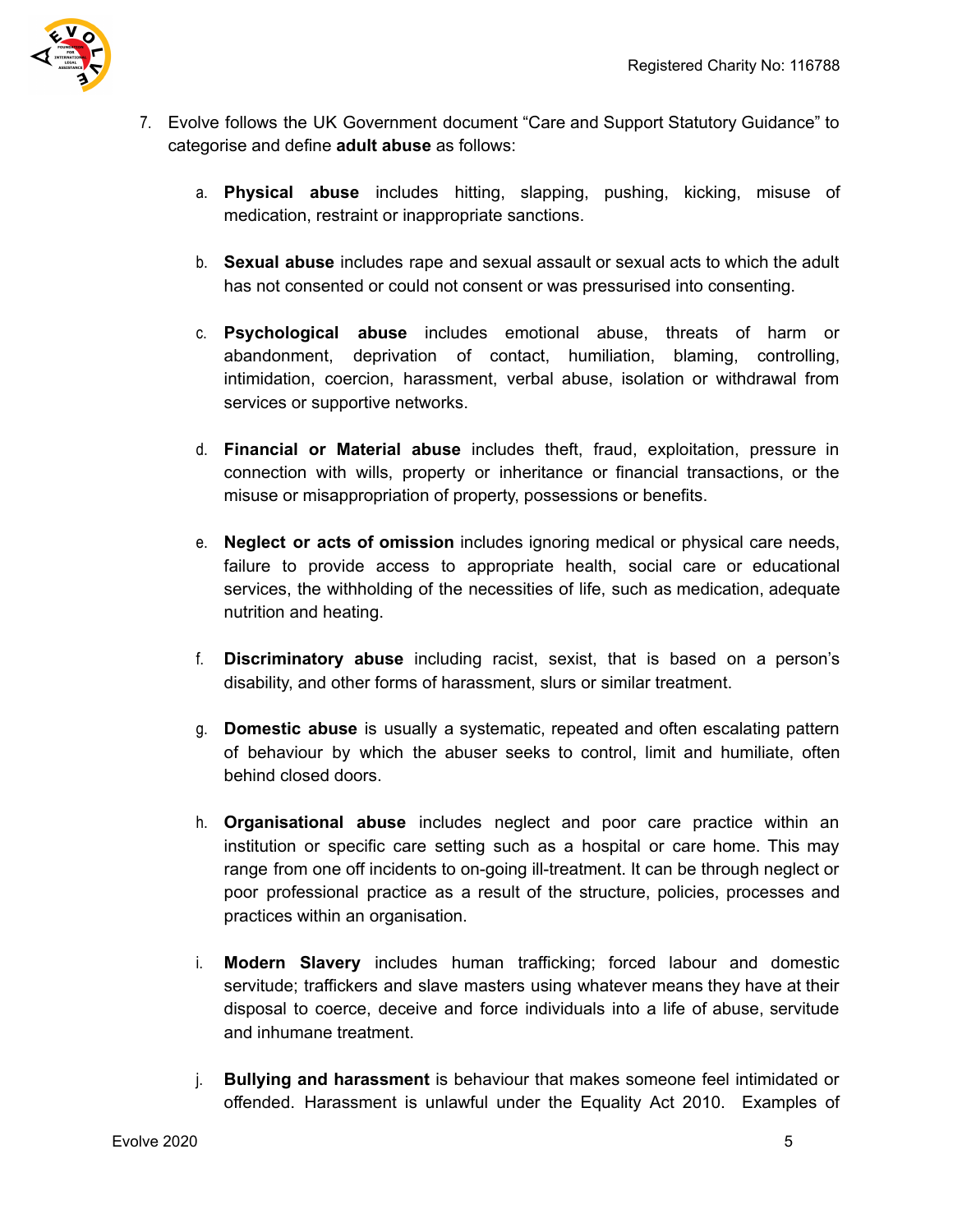

bullying or harassing behaviour include: spreading malicious rumours; unfair treatment; picking on or regularly undermining someone; denying someone's training or promotion opportunities. Harassment involves unwanted behaviour is related to: age; sex; disability; gender reassignment; marriage and civil partnership; pregnancy and maternity; race; religion or belief; or sexual orientation.

# k. **Together defined as "Adult Abuse".**

- 8. Evolve will not tolerate its team members carrying out any form of sexual harassment, sexual violence or sexual exploitation, defined as follows:
	- a. **Sexual harassment** is unwanted conduct of a sexual nature. It can be directed towards one person, groups of people or towards everyone and can occur as a one-off incident or be a pattern of harmful behaviour. Anyone can experience sexual harassment. Sexual harassment can take many forms, including (but not limited to): verbal comments of a sexual nature, such as remarks about a person's appearance, questions about their sex life or offensive jokes; non-verbal such as displaying pornographic or explicit images, staring, sexual gestures or written comments of a sexual nature such as offensive or inappropriate; physical acts, such as unwanted physical contact, touching, and assault (this includes attempts and threats to do these things). An action or behaviour can still be considered sexual harassment even if the alleged harasser didn't intend for it to be harmful.
	- b. **Sexual exploitation** means any actual or attempted abuse of a position of vulnerability, differential power, or trust, for sexual purposes, including, but not limited to, profiting monetarily, socially or politically from the sexual exploitation of another.
	- c. **Sexual violence** is any sexual act or attempt to obtain a sexual act, or unwanted sexual comments or advances, that are directed against a person's sexuality using coercion by anyone, regardless of their relationship to the victim, in any setting.
- 9. Evolve defines **harm** or **harmful behaviour** as any examples of child abuse, adult abuse, or sexual harassment, exploitation or violence.

### **Safeguarding of its team**

1. Evolve team members are prohibited from displaying any harmful behaviour or causing harm to others, intentionally or otherwise, within Evolve or without, and will be subject to investigation if they are found to have done so.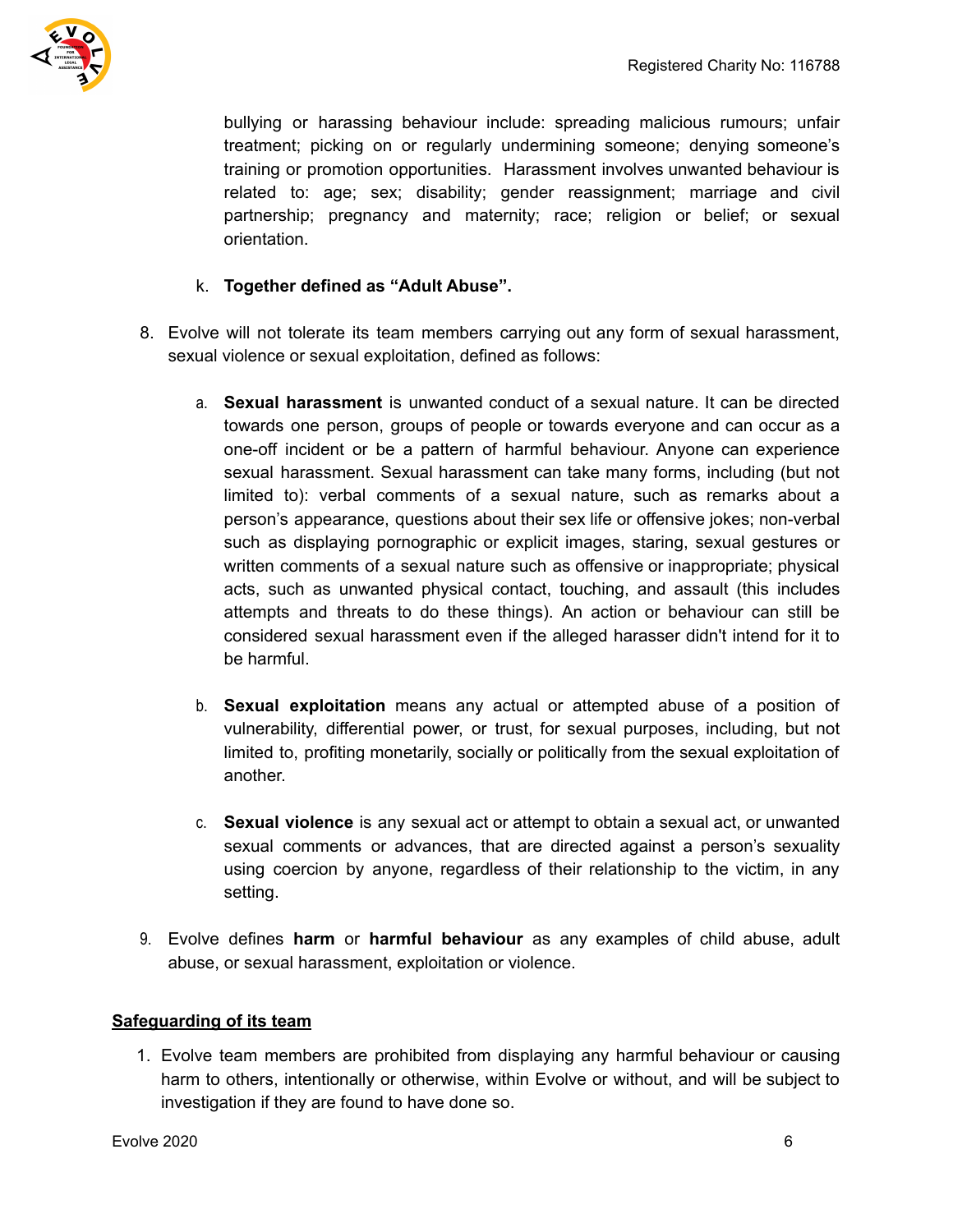

- 2. Evolve expects all its team members to act as professionals, exercising discretion and sensitivity in the way they interact with each other.
- 3. Evolve affirms the importance of diversity, differing opinions, transparency, and the worth of each individual irrespective of their place in the organisation.
- 4. In addition, Evolve affirms the six IASC core principles relating to Sexual Exploitation and Abuse, and applies them as follows:
	- a. *Sexual harassment, exploitation and abuse by any Evolve team member constitutes an act of gross misconduct and is therefore grounds for immediate termination of any role within Evolve without notice;*
	- b. *Sexual activity with children (persons under the age of 18) is prohibited regardless of the age of majority or age of consent locally, and constitutes an act of gross misconduct and is therefore grounds for immediate termination of any role within Evolve without notice. Mistaken belief in the age of a child is not a defence.*
	- c. *Exchange of money, employment, goods or services for sex, including sexual favours or other forms of humiliating, degrading or exploitative behaviour is prohibited and constitutes an act of misconduct, and is grounds for a formal warning.*
	- d. *Evolve team members are obliged to create and maintain an environment which prevents sexual harassment, exploitation and abuse and promotes the implementation of their codes of conduct. Managers at all levels have particular responsibility to support and develop systems which maintain this environment.*
- 5. Evolve also commits to ensuring a regular schedule of training to ensure that team members are aware of, confident with, and applying its suite of policies, procedures, protocols, to ensure that as far as reasonably possible, its team members are safeguarded from any harm arising from the conduct of other Evolve team members, and also from the design and implementation of Evolve programmes and activities. Specifically, all team members working in Uganda will:
	- a. Be provided with the Safeguarding Policy on induction, and required to sign that they have read and understood the policy.
	- b. Have orientation on safeguarding when they begin work.
	- c. Be made aware of the Safeguarding Officer and how to reach them in the event of a question or concern.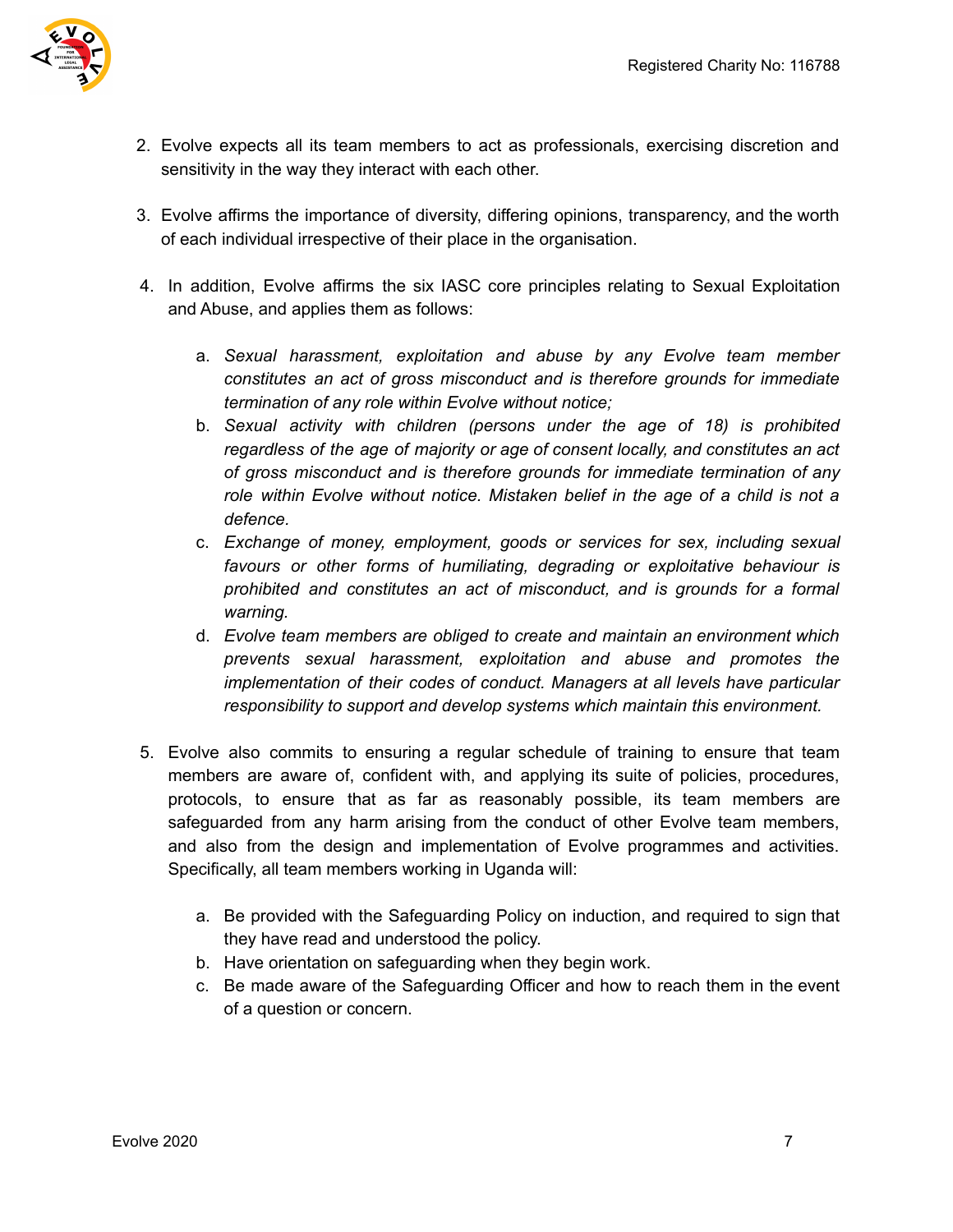

## **Safeguarding by its team**

- 1. Evolve team members may occasionally come into contact with children or adults at risk in the course of their duties, and may observe directly, infer from statements made or hear information that raises concerns about their welfare.
- 2. Evolve team members may also occasionally be in a position to receive a safeguarding disclosure from a survivor or witness to a safeguarding incident.
- 3. Where concerns so arise, team members are asked to do the following, as appropriate to the circumstances:
	- a. RESPOND appropriately:
		- i. Listen carefully to what is being said.
		- ii. Take what is said seriously.
		- iii. Only use open questions (open questions begin with words like: who, what, when, where and how. Open questions cannot be answered with a 'yes' or 'no').
		- iv. Remain calm.
		- v. Consider the person's age and level of understanding.
		- vi. Check, if face to face, whether they mind you taking notes while they talk so you can make sure you capture the information accurately. At the end you can check with them that you have understood everything correctly.
		- vii. Offer reassurance that disclosing is the right thing to do.
		- viii. Establish only as much information as is needed to be able to tell the Safeguarding Officer what is believed to have happened, when and where.
		- ix. Check out what the person hopes to result from the disclosure.
		- x. Tell the child or adult what you are going to do next.
	- b. It is important that team members DO NOT do the following:
		- i. Make promises that cannot be kept (e.g. that you won't share the information).
		- ii. Make assumptions or offer alternative explanations.
		- iii. Investigate the allegations independently.
		- iv. Contact the person about whom allegations have been made.
		- v. Undertake a physical or medical examination.
	- c. RECORD carefully:
		- i. Make some very brief notes at the time, if appropriate, and write them up in detail as soon as possible.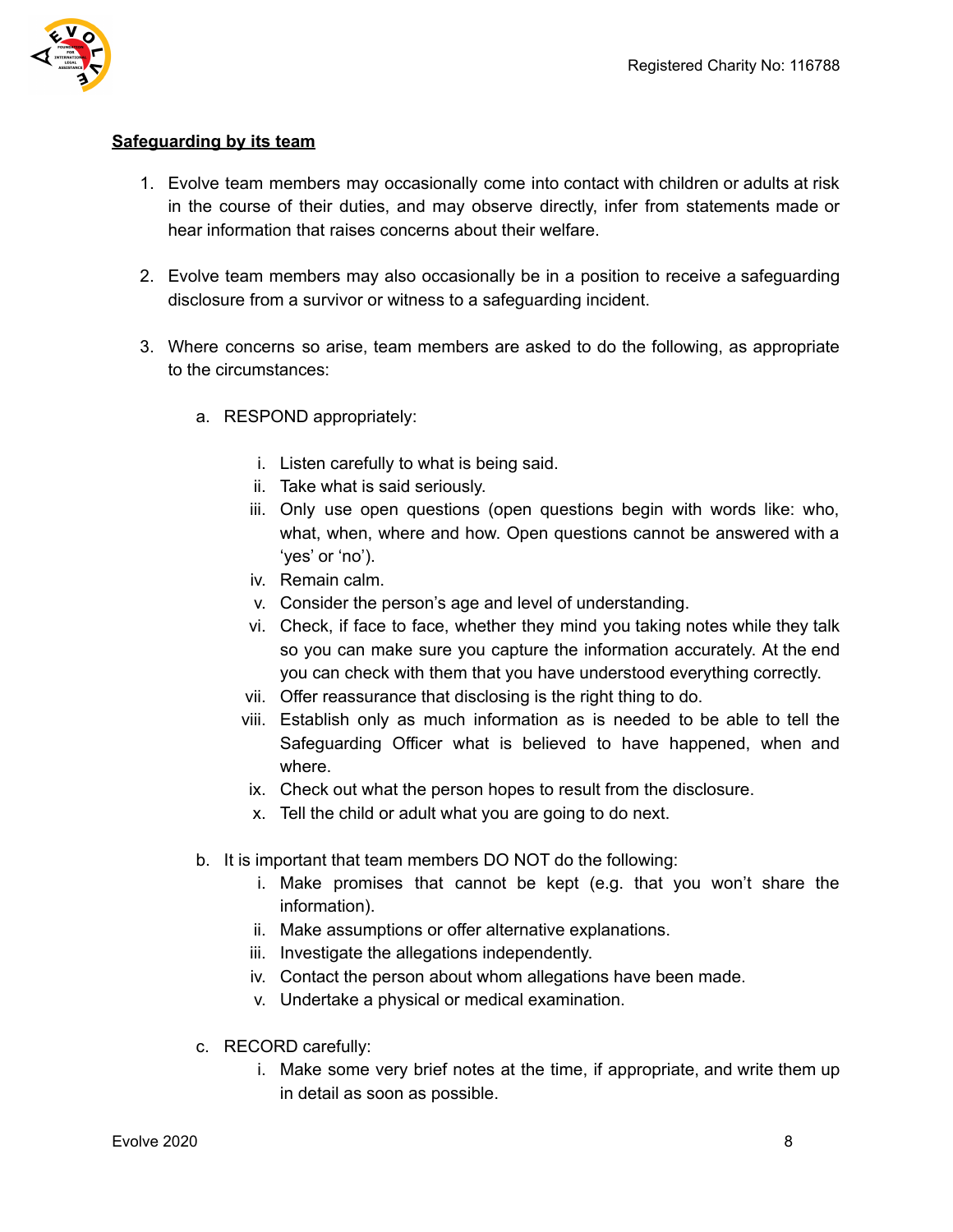

- ii. Do not destroy your original notes in case they are required by the statutory authorities.
- iii. Record the date, time, place, words used and how they appeared to you. Record the actual words used, including any swear words or slang.
- iv. Record facts and observable things, not your interpretations or assumptions.
- v. Don't speculate or jump to conclusions.
- d. REPORT promptly:
	- i. If there is immediate danger to any child or adult (at risk or otherwise) contact the police.
	- ii. Otherwise report to the Safeguarding Officer immediately, or at latest within **24 hours**.
- 4. Evolve commits to the following principles to ensure safeguarding reports are addressed appropriately:
	- *a. Concerns or allegations of harm will always be taken seriously and investigated;*
	- *b. Evolve will seek to safeguard team members, children and adults at risk by valuing, listening to and respecting them;*
	- *c. All Evolve team members will have access to, and be familiar with, the Evolve Safeguarding Framework, and will know their roles and responsibilities within it;*
	- *d. All Evolve team members receive safeguarding training on induction*
	- *e. All team members will have access to the Evole Safeguarding Reporting Protocols;*
	- f. *All Managers are responsible for promoting awareness of the Safeguarding Policy within their teams.*
- 5. All team members are required to have read this Safeguarding Policy and to know their responsibilities in their role and to provide signed confirmation of this on the Induction checklist. Team members should be able to identify signs of abuse and know how to report concerns. Where staff suspect that abuse might be present, they should raise any concerns with the Safeguarding Officer.

### **Safeguarding from its team**

- 1. As part of its Safeguarding approach, Evolve is committed to adopting a Do No Harm approach in its programming and will ensure that:
	- a. The operating context of any Evolve's work, including political dynamics, gender norms and social norms, is well understood;
	- b. Any programme adheres to international best practice on effective and ethical development practice;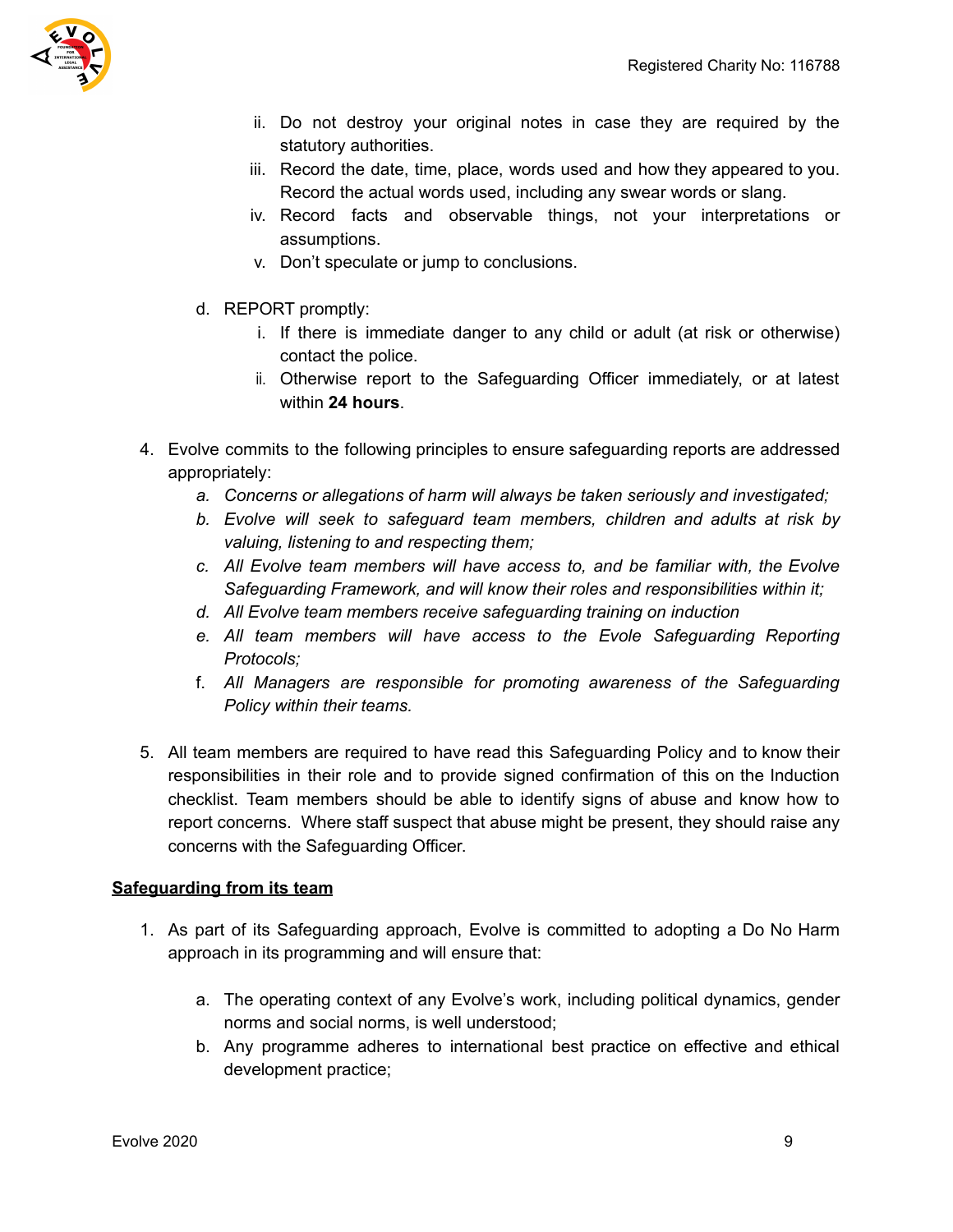

- c. Through the Do No Harm approach, programmes will seek to avoid negative impacts and maximise positive impacts of their interventions.
- 2. Evolve will conduct safeguarding risk assessments in all areas of its work. In relationship to children or adults at risk, the key elements will be:
	- a. Establishing the context, scope and setting of its work;
	- b. Identifying the potential impact on children or adults at risk;
	- c. Identifying and analysing the potential risks of that impact or contact
	- d. Evaluating the risks in terms of likelihood and the seriousness of impact
	- e. Implementing strategies to minimise or prevent risk
	- f. Reviewing and revising risks and preventative measures
	- g. Communicating and consulting the risks and preventative measures
	- h. Minimising and addressing Risks
- 3. Evolve is committed to ensuring that its activities do not harm team members, children or adults at risk, and has put in place measures to mitigate this risk, including the following:
	- a. Safe recruitment, in accordance with the Evolve's safe recruitment procedures;
	- b. Code of conduct, requiring all team members and programme participants to be aware of and commit to a relevant code of conduct, detailed Evolve's expectations of their behaviour;
	- c. Training on safeguarding, provided to all team members, to ensure they are aware of and compliant with their safeguarding roles and responsibilities;
	- d. Safe programme design, to ensure that any Evolve activities, projects, or programmes minimise the risk of safeguarding issues arising;
	- e. Embedding of safeguarding at all levels of Evolve; and
	- f. Clear reporting structures and regular review and follow-up.

## **Safeguarding Reporting**

- 1. Evolve will ensure that safe, appropriate, accessible means of reporting safeguarding concerns are made available to team members and the communities within which it works, as follows:
	- a. Any team members reporting concerns or complaints through formal whistleblowing channels will be protected by Evolve's Whistleblowing Policy.
	- b. Evolve will also accept complaints from external sources such as members of the public, partners and official bodies in line with its Evolve's Complaints Policy.
	- c. Evolve team members who have a complaint or concern relating to safeguarding should report it immediately to the Safeguarding Officer. If a team member does not feel comfortable reporting to their Safeguarding Officer (for example if they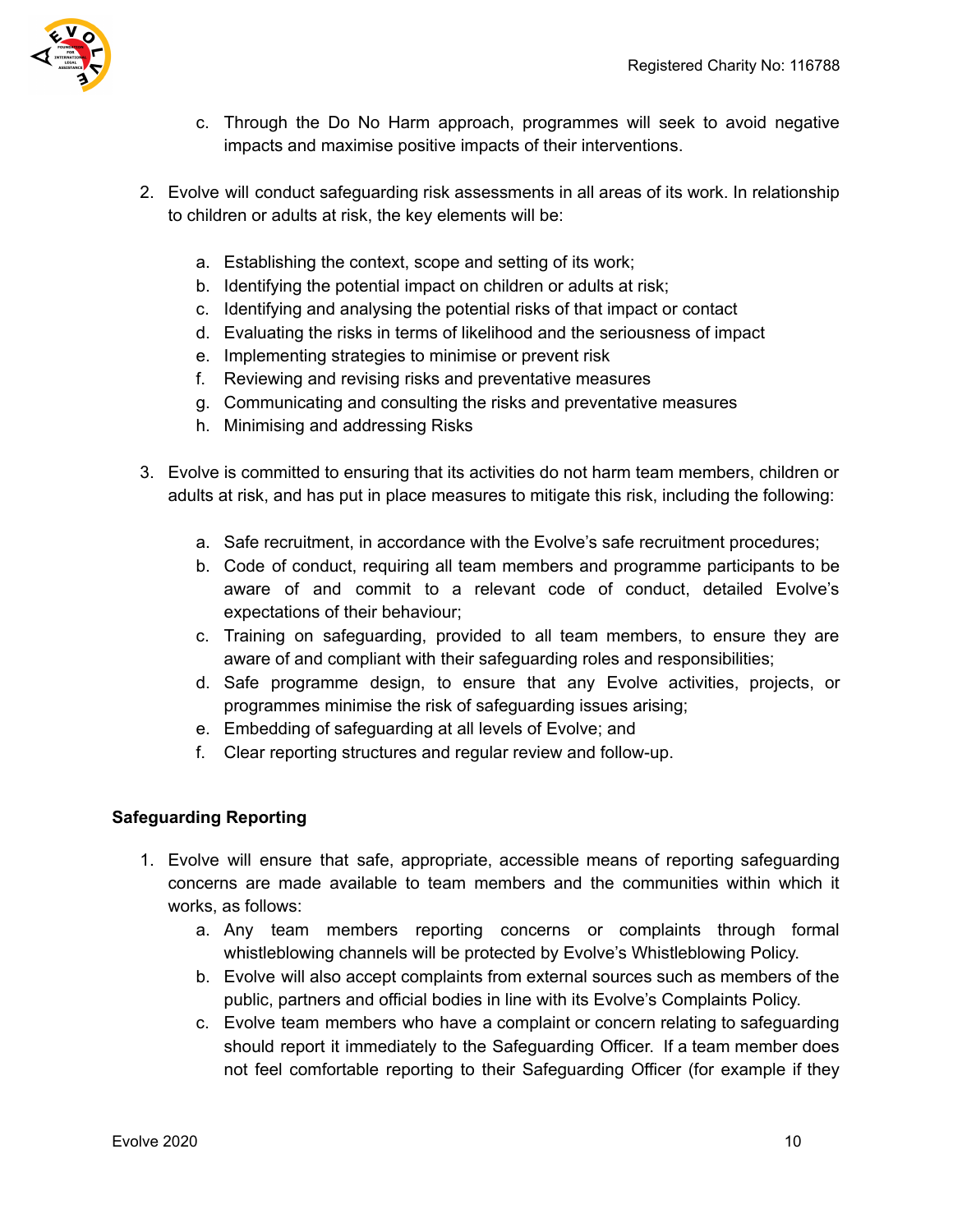

feel that the Safeguarding Officer may be implicated in the concern) they may report to one of the Evolve Trustees.

- d. The Evolve Safeguarding Officer is Tanya Murshed
- 2. All Safeguarding reports will be responded to in line with the Evolve Safeguarding Reporting Protocols.

### **Responsibilities**

Safeguarding adults at risk is everyone's responsibility and failure to act on concerns relating to an adult at risk is not an option.

*The Safeguarding Officer will:*

- 1. Promote and oversee organisational best practice on Safeguarding.
- 2. Ensure the effective implementation of the Safeguarding Policy
- 3. Follow up on Safeguarding concerns and disclosures
- 4. Keep up to date with relevant Safeguarding legislation, in both the UK and in all countries where Evolve works
- 5. Ensure all staff and volunteers receive Safeguarding training
- 6. Develop and maintain links with relevant agencies
- 7. Review and update the Safeguarding Policy Annually

Responsibilities of Evolve Trustees:

#### *Evolve's Trustees will:*

- 1. Ensure that the Safeguarding Policy in place is appropriate
- 2. Ensure that the Safeguarding Policy is being monitored and reviewed

**All Evolve team members** are required to adhere to the Safeguarding Policy at all times.

#### **Reviewing the policy**

Evolve's Safeguarding Lead and Trustees will review the policy every year, or when legislation changes.

Next Review Date: January 2021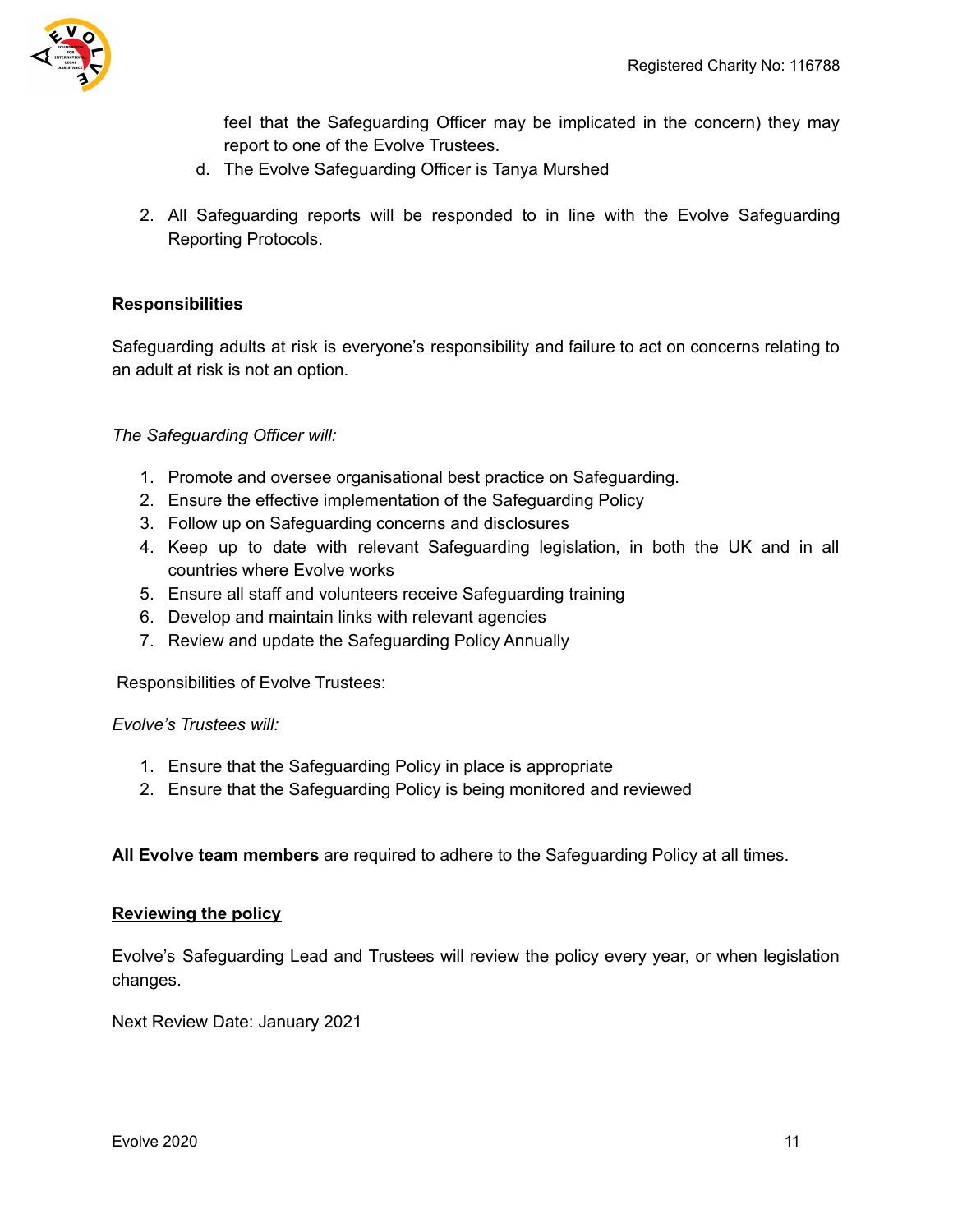